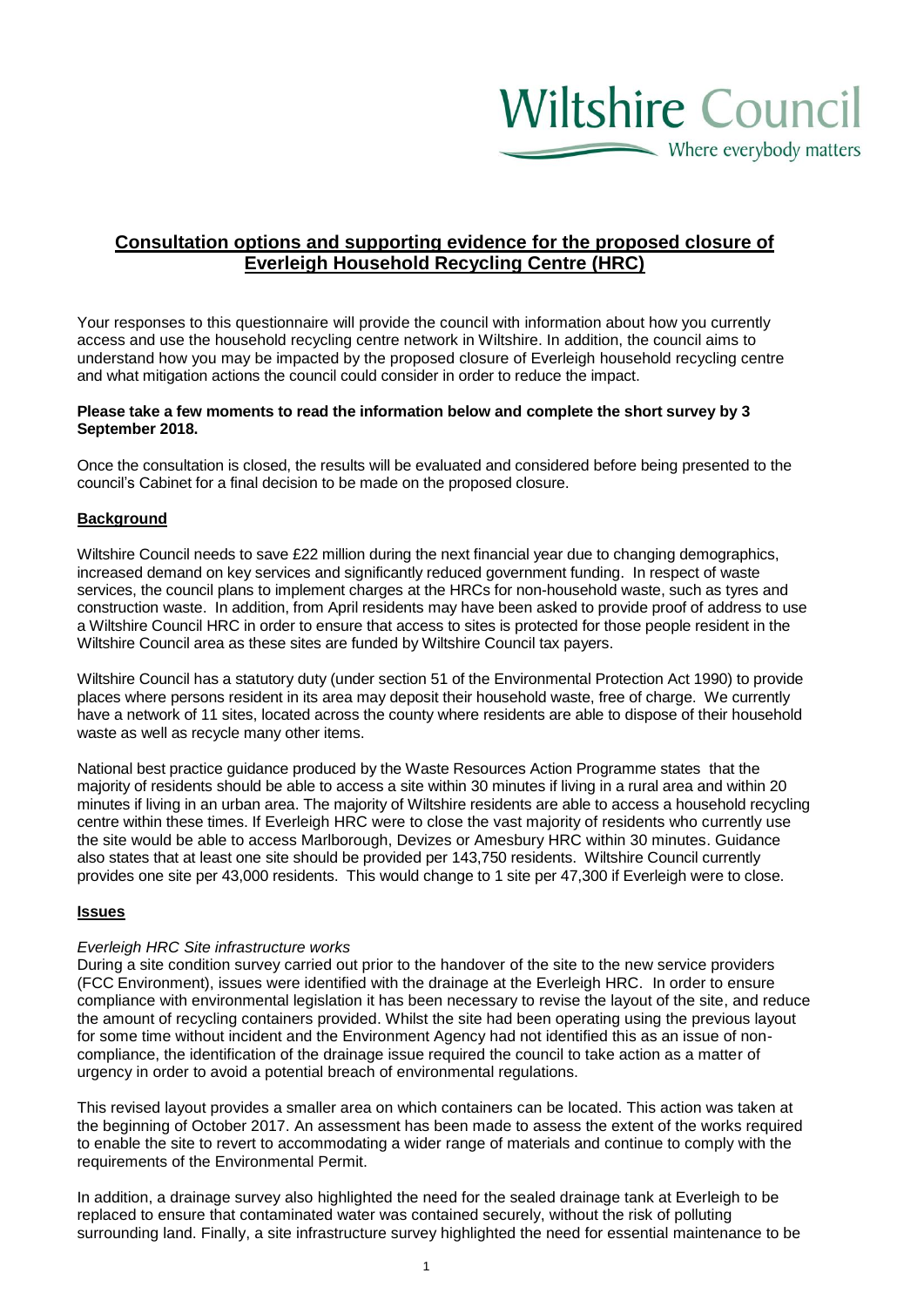carried out on the retaining wall which separates the low level bins (used for non-recycled and garden waste) from the upper, public area. The age and continued use of the retaining wall has meant that the concrete has started to fail in places.

#### *Site usage*

The council monitors the use of the sites by counting the number of vehicles which access each site. The graph below shows the number of visits to all sites in Wiltshire from October 2015 to September 2016 compared to the same period in 2016/17. This shows that the number of visits to Everleigh is significantly lower than to all other sites in Wiltshire, with 38,475 recorded visits in between October 2016 and September 2017. By comparison, all other sites received more than 80,000 visits with four sites receiving in excess of 149,000 visits over the same period.



Figure 1 – Total number of visits per site between October 2015 and September 2016 compared to the same period in 2016/17

The overall number of visits per hour at Everleigh HRC is also lower than at other sites within Wiltshire. Everleigh had an average of 25 visits per hour between October 2016 and September 2017 compared to

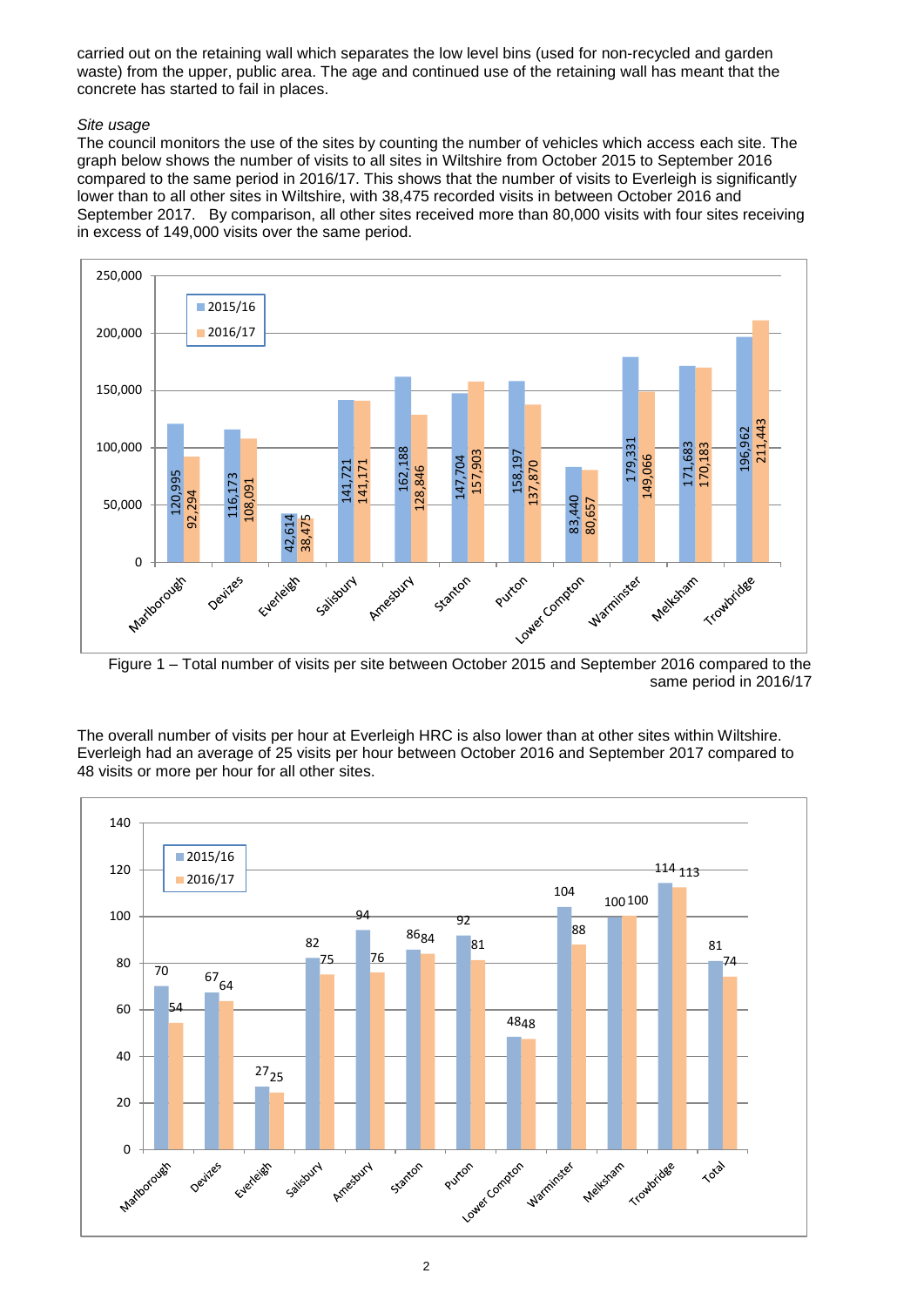## *Site performance*

The council closely monitors the total amount of waste which is collected on each site and the amount of waste which is diverted from landfill through reuse or recycling.

Between October 2016 and September 2017, compared to all sites in Wiltshire, Everleigh received the lowest amount of waste and also diverted the least amount of waste from landfill.

| <b>HRC</b>           |        | Total waste (t) Total diverted (t) | Diversion rate (%) |
|----------------------|--------|------------------------------------|--------------------|
| Trowbridge           | 8,106  | 6,716                              | 83%                |
| Salisbury            | 7,053  | 5,522                              | 78%                |
| Stanton              | 7,139  | 5,747                              | 80%                |
| Warminster           | 6,152  | 4,974                              | 81%                |
| Melksham             | 5,999  | 4,917                              | 82%                |
| lPurton              | 4,794  | 3,851                              | 80%                |
| Amesbury             | 5,586  | 4,177                              | 75%                |
| Devizes              | 4,589  | 3,601                              | 78%                |
| Lower Compton, Calne | 4,280  | 3,322                              | 78%                |
| Marlborough          | 3,437  | 2,830                              | 82%                |
| Everleigh            | 2,244  | 1,663                              | 74%                |
| <b>TOTAL</b>         | 59,378 | 47,320                             | 80%                |



## **Consultation and options**

Before any decision regarding closure of sites is made, we are holding a consultation to gauge potential impacts and investigate potential mitigation actions that could be implemented. The consultation refers to the options which have been considered as set out below (savings are shown in red).

|                | <b>Option</b>                                                                                                                                                 | <b>Details</b>                                                                                                         | <b>Annual</b><br>revenue cost | <b>Initial</b><br>investment<br>cost |
|----------------|---------------------------------------------------------------------------------------------------------------------------------------------------------------|------------------------------------------------------------------------------------------------------------------------|-------------------------------|--------------------------------------|
| $\mathbf{1}$   | Full long term<br>investment in<br>the Everleigh site<br>to reinstate<br>collections of all<br>materials for the<br>site to run as<br>others in<br>Wiltshire  | Replace sealed drainage tank                                                                                           |                               | £20,000.00                           |
|                |                                                                                                                                                               | Repair parapet wall                                                                                                    |                               | £20,000.00                           |
|                |                                                                                                                                                               | Install sealed drainage system into the<br>western area of the site                                                    |                               | £62,500.00                           |
|                |                                                                                                                                                               | Purchase new equipment                                                                                                 | £43,000                       |                                      |
| $\overline{2}$ | Full long term<br>investment in<br>the Everleigh site<br>but the council<br>to close another<br>household<br>recycling site to<br>fund the<br>required works. | Replace sealed drainage tank                                                                                           |                               | £20,000.00                           |
|                |                                                                                                                                                               | Repair parapet wall                                                                                                    |                               | £20,000.00                           |
|                |                                                                                                                                                               | Install sealed drainage system into the<br>western area of the site                                                    |                               | £62,500.00                           |
|                |                                                                                                                                                               | Redundancy costs from alternative site<br>closure                                                                      |                               | £14,000                              |
|                |                                                                                                                                                               | Average saving of fixed operating costs of<br>the eight remaining sites in addition to<br>avoided annual revenue costs | $-£135,500$                   |                                      |
| 3              | Change Everleigh<br>to collect<br>recyclable<br>materials only.                                                                                               | Replace sealed drainage tank                                                                                           |                               | £20,000.00                           |
|                |                                                                                                                                                               | Repair parapet wall                                                                                                    |                               | £20,000.00                           |
|                |                                                                                                                                                               | Purchase new equipment                                                                                                 | £37,000                       |                                      |